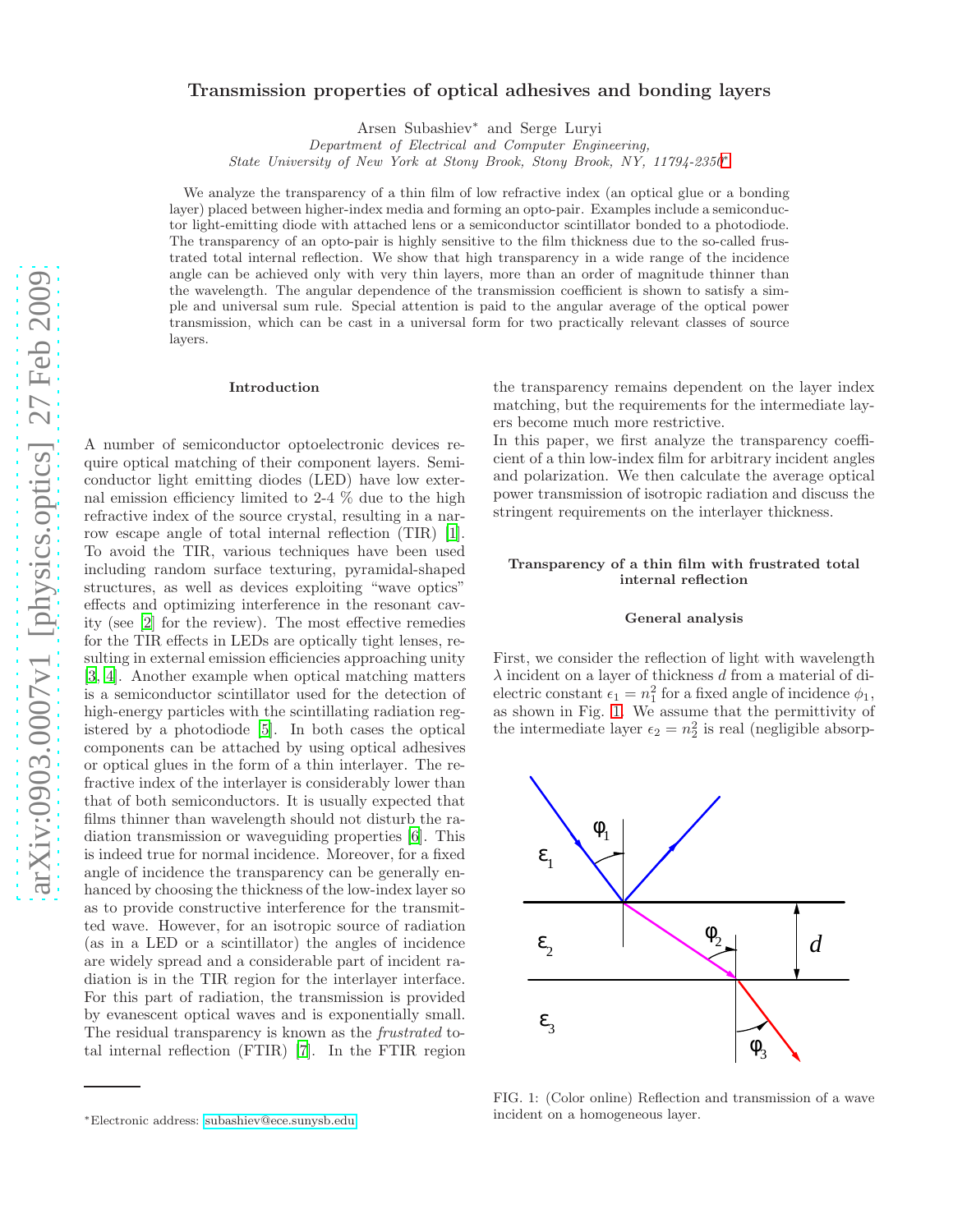tion) and smaller than that of the surrounding media on both sides. The 3rd layer permittivity is  $\epsilon_3 = n_3^2$ . While we take  $\epsilon_2 < \epsilon_1$  and  $\epsilon_2 < \epsilon_3$ , no special relation between  $\epsilon_1$  and  $\epsilon_3$  is assumed. An exemplary structure we consider is a pair of semiconductor plates, optically coupled using an optical glue [\[3](#page-8-2)] or a bonding oxide [\[6](#page-8-5)].

The solution for the amplitude reflectance, first obtained in  $[8]$  (see also e.g.  $[9]$ , or  $[10]$ ), is of the form

$$
r = \frac{r_{12} + r_{23} \exp(2i\delta)}{1 + r_{12}r_{23} \exp(2i\delta)}.
$$
 (1)

Here  $r_{12}$  and  $r_{23}$  are the Fresnel reflection coefficients at the interfaces 1-2 and 2-3, respectively, and  $\delta$  is the phase shift of the wave inside the film,

$$
\delta = \frac{2\pi d}{\lambda} \sqrt{\epsilon_2 - \epsilon_1 \sin^2 \phi_1} . \tag{2}
$$

For a large d one can define the total reflection angle  $\phi_t$  by  $n_1 \sin \phi_t = n_2$ , which corresponds to the TIR for incident angles  $\phi_1 \geq \phi_t$ . When the phase shift is small,  $\delta \ll 1$ , the film is called *optically thin*; we note that close to  $\phi_t$  the film is always optically thin.

The amplitude reflectance depends (through the reflection coefficients  $r_{12}$  and  $r_{23}$ ) on the polarization of light, which will be indicated below (when necessary) by an additional subscript. We shall use subscript s for spolarized waves (electric field perpendicular to the plane of incidence) and  $p$  for  $p$ -polarization (electric field in the plane of incidence).

The Fresnel reflection coefficients for the two interfaces are given by

$$
r_{ij,s} = \frac{n_i \cos \phi_i - n_j \cos \phi_j}{n_i \cos \phi_i + n_j \cos \phi_j},
$$
  
\n
$$
r_{ij,p} = \frac{n_j \cos \phi_i - n_i \cos \phi_j}{n_j \cos \phi_i + n_i \cos \phi_j}.
$$
 (3)

where i and j are interface indices:  $\{ij = 12\}$  for the 1-2 interface and  $\{ij = 23\}$  for the 2-3 interface, respectively. Note that  $r_{ij} = -r_{ji}$  [\[11\]](#page-8-10).

Using Eqs.  $(1)$ ,  $(2)$ , and  $(3)$ , we calculate the reflection coefficient  $R = |r|^2$ . The transmission coefficient for nonabsorbing layer is then readily obtained as  $T = 1 - R$ . For small angles of incidence,  $\phi_1 \leq \phi_t$ , the phase shift

 $\delta$  and the interface reflection coefficients for both polarizations are real numbers (moreover,  $r_{32} > 0$ ), so that  $R_{ij} = r_{ij}^2$  and we have

$$
R = \frac{(r_{12} - r_{32})^2 + 4r_{12}r_{32}\sin^2 \delta}{(1 - r_{12}r_{32})^2 + 4r_{12}r_{32}\sin^2 \delta}.
$$
 (4)

Equation [\(4\)](#page-7-1) can be simplified using Fresnel's equations and Snell's refraction law,  $n_1 \sin \phi_1 = n_2 \sin \phi_2 =$  $n_3 \sin \phi_3$ . After some algebra, the transmission coefficient can be brought into the form

$$
T = \frac{T_{13}}{1 + aT_{13}\sin^2\delta} \,,\tag{5}
$$

where  $T_{13}$  is the transmission coefficient of the interface 1-3. For a non-zero angle of incidence both  $T_{13}$  and the coefficient a are different for the two polarizations. For s-polarization we have:

$$
a_s = \frac{(n_{12}^2 - 1)(n_{32}^2 - 1)}{4n_{12}^2 \cos \phi_1 (1 - n_{12}^2 \sin^2 \phi_1) \sqrt{n_{31}^2 - \sin^2 \phi_1}} , \quad (6)
$$

and

$$
T_{13,s} = \frac{4\cos\phi_1\sqrt{n_{31}^2 - \sin^2\phi_1}}{(\sqrt{n_{31}^2 - \sin^2\phi_1} + \cos\phi_1)^2} \ . \tag{7}
$$

Here and below we use the notation  $n_{ij} = n_i/n_j$ . For p-polarization we find:

$$
a_p = \frac{a_s}{n_{31}^2} [(n_{12}^2 + 1) \sin^2 \phi_1 - 1] [(n_{32}^2 + 1) \sin^2 \phi_1 - n_{31}^2], (8)
$$

and

$$
T_{13,p} = \frac{4n_{31}^2 \cos \phi_1 \sqrt{n_{31}^2 - \sin^2 \phi_1}}{(\sqrt{n_{31}^2 - \sin^2 \phi_1} + n_{31}^2 \cos \phi_1)^2} .
$$
 (9)

Using some caution, one can apply Eq. [\(5\)](#page-7-2) in the full range of variation of the angle of incidence, including the FTIR region  $(\phi_1 > \phi_t)$ . In the FTIR region, the phase gain  $\delta$  becomes imaginary,  $\delta = i\delta'$ , where

$$
\delta' = \frac{2\pi dn_2}{\lambda} \sqrt{n_{12} \sin^2 \phi_1 - 1} \,, \tag{10}
$$

while the reflection amplitudes become unimodular,  $r_{12} = \exp(i\delta_{12})$ . The reflection phase  $\delta_{12}$  and other relevant phases can be readily written down using Fresnel's equations. In the range of FTIR, the transmission coefficient is then given by [\[13\]](#page-8-11)

<span id="page-1-0"></span>
$$
T = \frac{T_{13}}{1 - aT_{13}\sinh^2\delta'},
$$
 (11)

where both  $T_{13}$  and a are given by the same Eqs. [\(6](#page-7-3)[-9\)](#page-7-4) but  $a_s$  and  $a_p$  become negative.

Note that the nature of reflection in the FTIR region,  $\phi_1 > \phi_t$ , is quite different, since the reflection coefficient from a single surface should be equal to unity. The complete single-surface reflection is frustrated by the interference with light reflected by the second surface, even though the field between the two surfaces has a totally evanescent character. For  $\phi_1 = \phi_t$  the optical field deeply penetrates into the interlayer. If  $n_{31} < 1$ , the transmission coefficient T vanishes (and so does  $T_{13}$ ) for  $\sin \phi_1 = n_{31}$ , due to the TIR from layer 3.

According to Eqs.  $(5)$  and  $(11)$ , for a sufficiently thin film  $(\delta \ll 1 \text{ and } \delta' \ll 1)$  the transmission coefficients approach  $T_{13,s}$ ,  $T_{13,p}$ . These values in turn depend on  $n_{31}$ and  $\phi_1$ . The dependencies are presented in Fig. [2.](#page-2-0) For all incident angles the total transparency,  $T_{13,s} = T_{13,p} = 1$ ,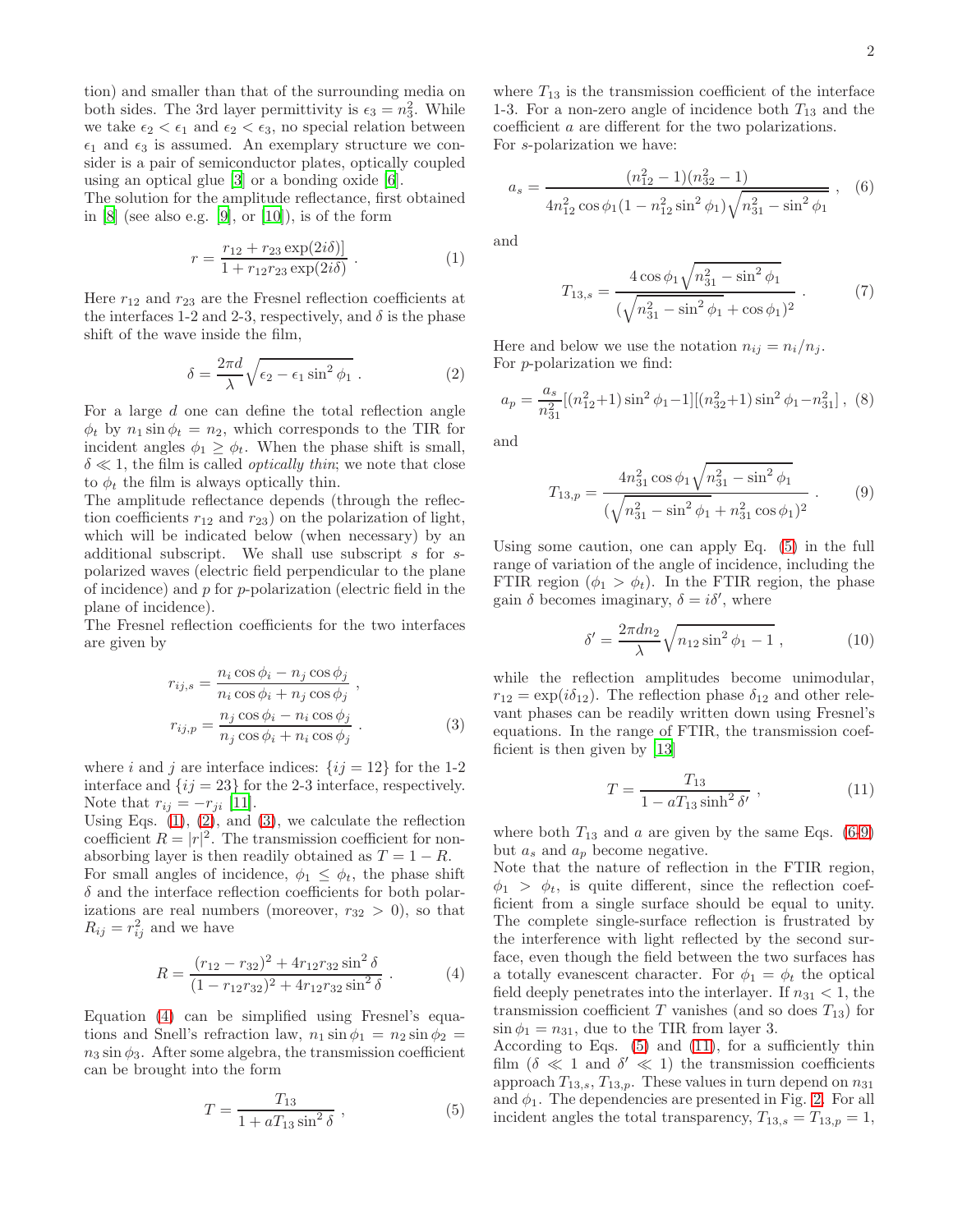<span id="page-2-0"></span>FIG. 2: (Color online) Interface transmission coefficients  $T_{13,s}$  (left panel) and  $T_{13,p}$  (right panel) as functions of  $n_{31} = n_3/n_1$ for several values of the incidence angle and two polarizations of the incident wave. (1):  $\cos \phi_1 = 0$ ; (2):  $\cos \phi_1 = 0.5$ ; and (3):  $\cos \phi_1 = 0.7$ .

is reached only when  $n_{31} = 1$ . Away from the exact index matching the decrease of  $T_{13,s}$  and  $T_{13,p}$  is seen to be much steeper on the side  $n_{31} \leq 1$ . Since the exact matching of indices of the layers 1 and 3 is rarely possible, the structures with  $n_{31} \geq 1$  are preferable.

For small incidence angles,  $\phi_1 < \phi_t$ , one has a constructive interference between the waves in the middle layer, which results in the maximum of the transmission coefficient for both polarizations at  $\delta = \pi m$ , where m is an integer,  $m = 1, 2...$  (for normal incidence this corresponds to  $d = m\lambda/2n_2$ . Note that this anti-reflection effect arises for half-wave plates — rather than quarterwave plates, which would be the case for an intermediate layer in structures with  $n_1 < n_2 < n_3$  or  $n_1 > n_2 > n_3$ . The almost total transparency of the film at  $m = 0, 1, 2...$ is due to the phase shift in the reflection from the two film surfaces, which results in  $r_{12} \approx -r_{23}$ . The transmission coefficients in these interference maxima are given by  $T_{13,s}$  and  $T_{13,p}$ , Eqs. [\(7\)](#page-7-5) and [\(9\)](#page-7-4), respectively.

For normal incidence  $(\phi_1 = 0)$  one has  $T_{13,s} = T_{13,p} =$  $T_{13}$ , where

<span id="page-2-1"></span>
$$
T_{13} = \frac{4n_{31}}{(1+n_{31})^2}, \qquad R_{13} = \frac{(1-n_{31})^2}{(1+n_{31})^2} \ . \qquad (12)
$$

For most semiconductor pairs, the ratio  $n_{31}$  is close to unity. For typical pairs with indices in the range of 3.5 to 4, the reflection losses at normal incidence are less than 0.5 %.

For an optically thin film,  $\delta_0 \ll 1$ , one has

<span id="page-2-2"></span>
$$
T|_{\phi_1=0} = T_{13} - 4T_{13}^2 \frac{\sqrt{R_{12}R_{23}}}{T_{12}T_{23}} (2\pi n_2 \tilde{d})^2 , \qquad (13)
$$

where  $d = d/\lambda$  and the reflection and transmission co-

efficients for the 1-2 and 2-3 interfaces are defined similar to  $R_{13}$ ,  $T_{13}$  in Eq. [\(12\)](#page-2-1). We see that the deviation  $T - T_{13} \propto \tilde{d}^2$ . For  $\phi_1 \to \phi_t$ , the reflection coefficients go to unity,  $R_{12,s} = R_{12,p} = 1$ . This, however, does not imply  $T = 0$ , since one has  $\delta \rightarrow 0$  at the same time. Therefore, one needs a more refined consideration of the reflection in the vicinity of  $\phi_1 = \phi_t$ . It is convenient to give expressions for the reciprocal transparencies in terms of the layer permittivities, viz.

$$
\frac{1}{T_s}|_{\phi_1 = \phi_t} = \frac{(\sqrt{\epsilon_1 - \epsilon_2} + \sqrt{\epsilon_3 - \epsilon_2})^2}{4\sqrt{\epsilon_1 - \epsilon_2}\sqrt{\epsilon_3 - \epsilon_2}} + \pi^2 \tilde{d}^2 \sqrt{\epsilon_1 - \epsilon_2}\sqrt{\epsilon_3 - \epsilon_2},
$$
\n(14)

and

$$
\frac{1}{T_p}|_{\phi_1 = \phi_t} = \frac{(\epsilon_3 \sqrt{\epsilon_1 - \epsilon_2} + \epsilon_1 \sqrt{\epsilon_3 - \epsilon_2})^2}{4\epsilon_1 \epsilon_3 \sqrt{\epsilon_1 - \epsilon_2} \sqrt{\epsilon_3 - \epsilon_2}} + \pi^2 \tilde{d}^2 \sqrt{\epsilon_1 - \epsilon_2} \sqrt{\epsilon_3 - \epsilon_2} .
$$
\n(15)

For matching layers,  $\epsilon_3 = \epsilon_1$ , and s-polarized waves, we have

<span id="page-2-3"></span>
$$
R_s|_{\phi_1 = \phi_t} = \frac{\pi^2 \tilde{d}^2(\epsilon_1 - \epsilon_2)}{1 + \pi^2 \tilde{d}^2(\epsilon_1 - \epsilon_2)},
$$
  
\n
$$
T_s|_{\phi_1 = \phi_t} = \frac{1}{1 + \pi^2 \tilde{d}^2(\epsilon_1 - \epsilon_2)}.
$$
\n(16)

Similarly, for matching layers and waves polarized in the plane of incidence

<span id="page-2-4"></span>
$$
R_p|_{\phi_1 = \phi_t} = \frac{\pi^2 \tilde{d}^2 (\epsilon_1 - \epsilon_2)(\epsilon_2/\epsilon_1)^2}{1 + \pi^2 \tilde{d}^2 (\epsilon_1 - \epsilon_2)(\epsilon_2/\epsilon_1)^2},
$$
  
\n
$$
T_p|_{\phi_1 = \phi_t} = \frac{1}{1 + \pi^2 \tilde{d}^2 (\epsilon_1 - \epsilon_2)(\epsilon_2/\epsilon_1)^2}.
$$
\n(17)

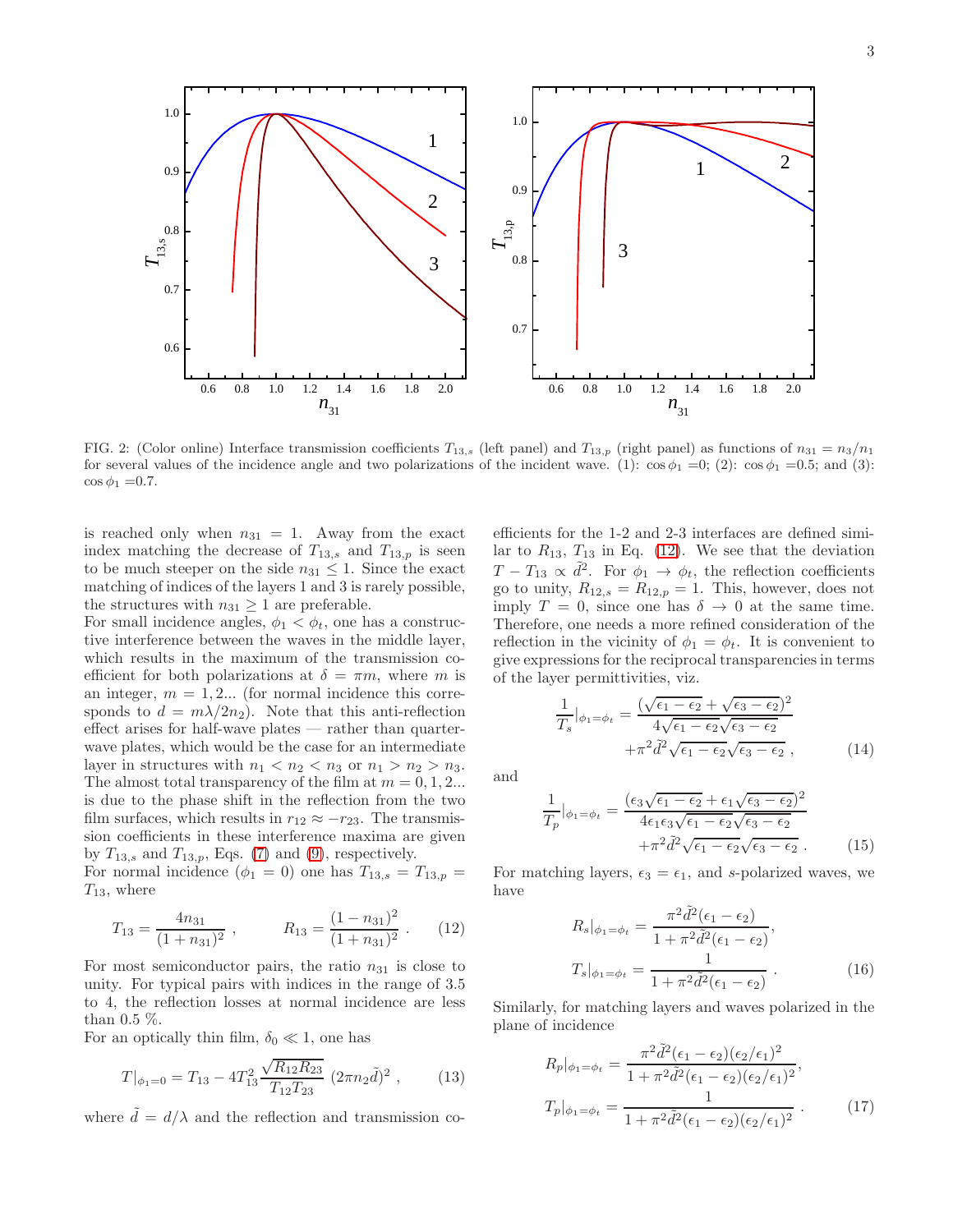$\mathbf{1}$  $0.8$ 0.8  $\overline{2}$  $\overline{2}$  $0.6$  $0.6$  $T_{\scriptscriptstyle\rm p}$  $T_{\rm s}$  $\overline{\mathbf{3}}$  $\overline{\mathbf{3}}$  $0.4$  $0.4$  $0.2$  $0.2$ 5 5  $\overline{0}$  $\theta$  $\frac{1}{70}$  $\frac{1}{20}$  $40$  $50$  $\overline{80}$  $\frac{1}{70}$  $10$  $30$  $60$  $30$  $40$  $50$  $60$  $10$  $20$  $80$  $\overline{90}$  $\theta$ Angle of incidence Angle of incidence

<span id="page-3-0"></span>FIG. 3: (Color online) Angular dependence of the transmission coefficients  $T_s$  and  $T_p$  for a thin layer of index  $n_2 = 2.6$ ; the incident radiation from layer 1 with  $n_1 = 3.5$  is transmitted into layer 3 with  $n_3 = 4.5$ . Different curves correspond to different film thicknesses described by a dimensionless parameter  $\tilde{d} = d/\lambda$ , viz. (1):  $\tilde{d} = 0$ ; (2):  $\tilde{d} = 0.02$ ; 3:  $\tilde{d} = 0.05$ ; 4:  $\tilde{d} = 0.2$ , and 5:  $\tilde{d} = 1/(2n_2)$ . The dependence on the angle of incidence is displayed in the range  $0 < \phi_1 < \pi/2$  for two polarizations of incident light: s-polarization (left panel) and p-polarization (right panel). The TIR angle  $\phi_t = 48^\circ$ , Brewster's angles are  $\phi_B = 36.6^\circ$ for the 1-2 interface and  $\phi'_B = 40^\circ$  for 2-3 surface.

It follows from Eqs.  $(13)$ ,  $(16)$  and  $(17)$  that  $(i)$  for perpendicular (s) polarization, the reflection increases steadily as a function of the incidence angle, but it remains small up to the TIR angle; and (ii) the reflection for s polarization is stronger than that for the parallel  $(p)$  polarization. The reflection of p-polarized light is suppressed due to Brewster's effect: for incidence  $\phi_1$  at the Brewster angle,  $\phi_B = \arctan(n_2/n_1)$ , one has  $a_p = 0$ (from Eq. [8\)](#page-7-6) and the transmission  $T_p = T_{13,p}$  (which equals unity for matching layers,  $\epsilon_3 = \epsilon_1$ ).

Note that for non-matching layers ( $\epsilon_3 \neq \epsilon_1$ ) there is a second Brewster angle,  $\phi_{B,2} = \arctan(n_3/n_2)$ , corresponding to the wave in layer 2, propagating at the angle  $\phi_2$ . One has  $a_p = 0$  when  $\phi_2 = \phi_{B,2}$  and the transmission increases again to  $T_{13,p}$ . In terms of the incident wave angle  $\phi_1$  this corresponds to  $\phi'_B = \arcsin(n_{31}/\sqrt{n_{32}^2 + 1})$ . In the range of incidence angles  $\phi_B < \phi_1 < \phi_B'$  (for  $n_{31} > 1$ ) or  $\phi'_B < \phi_1 < \phi_B$  (in case  $n_{31} < 1$ ) one has  $a_p < 0$  and  $T_p > T_{13,p}$ . Of course, the transmission does not exceed unity at any angle. At the FTIR angle,  $\phi_1 = \phi_t$ , both  $T_s$  and  $T_p$  decrease at large d as  $1/d^2$ . Therefore, the widely used approximation,  $T = 1$  at  $\phi_1 < \phi_t$  and  $T = 0$  $\phi_1 \geq \phi_t$ , works reasonably well for very thin interlayers (see Fig. [4](#page-4-0) for  $d = 0$  and  $d = 0.02$ ) but it does not hold for thicker films [see Figs. [4](#page-4-0) and [5,](#page-4-1) for  $\tilde{d} = 0.1$  and  $d = 1/(2n_2)$ .

Finally, for a thin interlayer with a finite absorption coefficient  $\alpha$ , transmission T also decrease linearly with d. However, for  $\alpha\lambda^2/(\pi n_2)^2 \ll d$  this is a negligible effect [\[12\]](#page-8-12).

### Higher-index overlayer

As the first example, we consider the transparency of a semiconductor structure consisting of two semiconductor layers (InAs and CdSb) having  $n_1 = 3.5$  and  $n_3 = 4.5$ , optically separated by a chalcogenide glass layer with  $n_2 = 2.6$ . This example is close to parameters of mid-infrared LED opto-pairs comprising a light emitting diode and a lens attached to the diode by a layer of optical glue [\[3](#page-8-2)]. Calculated dependencies of the transmission coefficient on the angle of incidence for two polarizations and four values of the layer thickness d are shown in Figs. [3,](#page-3-0) in the angular range  $0 < \phi_1 < \pi/2$ . For this example, the Brewster angles are  $\phi_B = 36.6^\circ$  for the first surface and  $\phi'_B = 40^\circ$  for the second surface, so that the reflection of p-polarized light is strongly suppressed even in the region close to the angle of TIR from the 1-2 surface,  $\phi_t = 48^\circ$ .

For thicker interlayers, Figs. [3](#page-3-0) show the growth of reflection for both polarizations in the region of total internal reflection. The reflection increases to unity at  $\phi_1 = \pi/2$ . For a half-wave plate the transparency is improved only in a range of angles of incidence smaller than the angle of TIR from the 1-2 interface.

To ensure that the reflection losses at all angles of incidence  $\phi_1 \leq \phi_t$  are less than 10%, one needs to take  $d \leq 0.05$ . For example, in the mid-IR region ( $\lambda = 3 \mu m$ ) this gives  $d \leq 0.15$   $\mu$ m, which is much more restrictive than usually expected.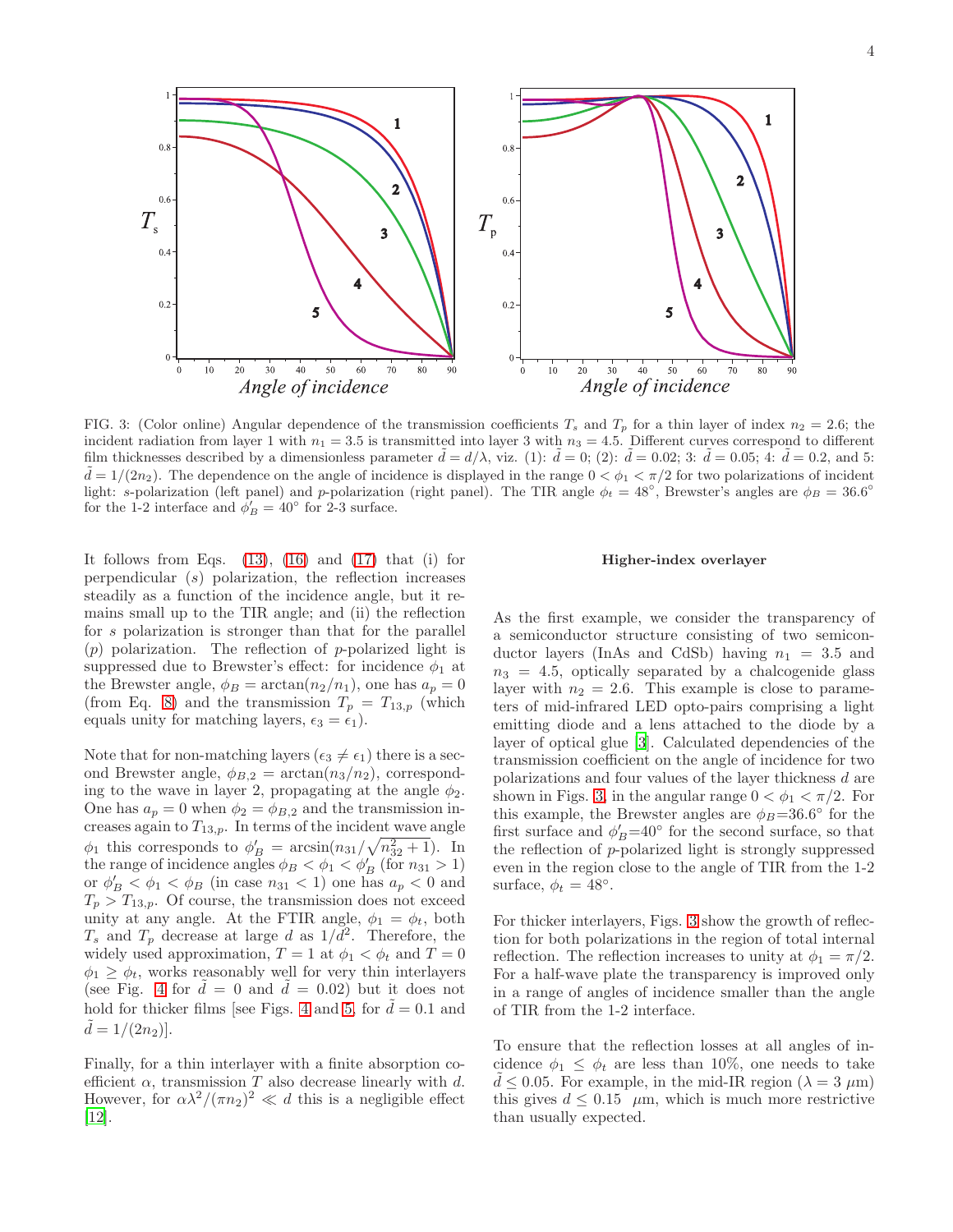

<span id="page-4-0"></span>FIG. 4: (Color online) Angular dependence of the transmission coefficients  $T_s$  and  $T_p$  of a thin interlayer with refractive index  $n_2 = 1.8$  (oxide) for the radiation incident from the first layer with  $n_1 = 3.6$  (GaAs) and transmitted into the third layer with  $n_3 = 3.4$  (InP). Different curves correspond to different (dimensionless) interlayer thicknesses  $\tilde{d} = d/\lambda$ , viz. (1):  $\tilde{d} = 0$ ; (2):  $\tilde{d} = 0.02$ ; 3:  $\tilde{d} = 0.05$ ; 4:  $\tilde{d} = 0.1$ , and 5:  $\tilde{d} = 1/(2n_2)$ . The left and the right panels correspond, respectively, to s and p polarizations of incident light. The TIR angle  $\phi_t = 30^\circ$ , the Brewster angles are  $\phi_B = 26.6^\circ$  and  $\phi'_B = 26.2^\circ$ .

### Lower-index overlayer

Another practical example is a bonded photodetector on top of a semiconductor scintillator slab with an opticalglue layer in between. We consider the interlayer transparency in a semiconductor structure consisting of GaAs



<span id="page-4-1"></span>FIG. 5: (Color online) Dependence of the transmission coefficients  $T_s$  and  $T_p$  of a film on the dimensionless layer thickness  $d = d/\lambda$ . The structure parameters are the same as in Fig. [4](#page-4-0)  $(\phi_t = 30^\circ)$ . Different curves correspond to different values of the angle of incidence and different polarizations of the incident light, viz. (1):  $\phi_1 = 0$ , (2):  $\phi_1 = 20^\circ s$ ; (3):  $\phi_1 = 20^\circ p$ ; (4):  $\phi_1 = 36^\circ s$ ; (5):  $\phi_1 = 36^\circ p$ .

layer 1 (emission  $\lambda = 860$  nm) with the index  $n_1 = 3.6$ and InP photodiode layer 3 of index  $n_3 = 3.4$ . The layers are optically separated by a layer with  $n_2 = 1.8$  (which seems to be reasonable for the near-IR region). Figure [4](#page-4-0) shows the transmission coefficients  $T_{13,s}$  and  $T_{13,p}$ , calculated as functions of the incidence angle for different interlayer thicknesses. Due to the high index contrast, the TIR angle from the interlayer is only 30°. A smaller index of layer 3 ( $n_{31} = 0.94$ ) results in additional TIR and reduces the overall transparency region to  $\phi_1 \leq 70.8^\circ$ . We note that the reflection losses are quite small for sufficiently thin films, as well as for p-polarized waves at Brewster's angle and for a "half-wavelength" thin film. The small reflection is, of course, owing to low index contrast between layers 1 and 3. Still, the requirements to the thickness of the interlayer in the near-infrared region are quite stringent. Even at small angles of incidence, one should use films with  $d < 0.05$  in order to reduce reflection losses below 10 %. For  $\lambda = 860$  nm, this corresponds to  $d \leq 50$  nm, which is technologically challenging. Figure [5](#page-4-1) shows the dependence of the transmission coefficients on the interlayer thickness in this structure for two polarizations and several angles of incidence, including the normal incidence and representative angles below and above  $\phi_t$ . We clearly see the interference structure that is dependent on the angle of incidence and almost total transparency at the transmission maxima for  $\phi_1 < \phi_t$ . A useful quantity to consider is the average transmission of optical power from an isotropic source, discussed in the next Section. As we shall see below, owing to the angular dependence of the transmission maxima positions, the average transmission is a monotonically decreasing function of the interlayer thickness.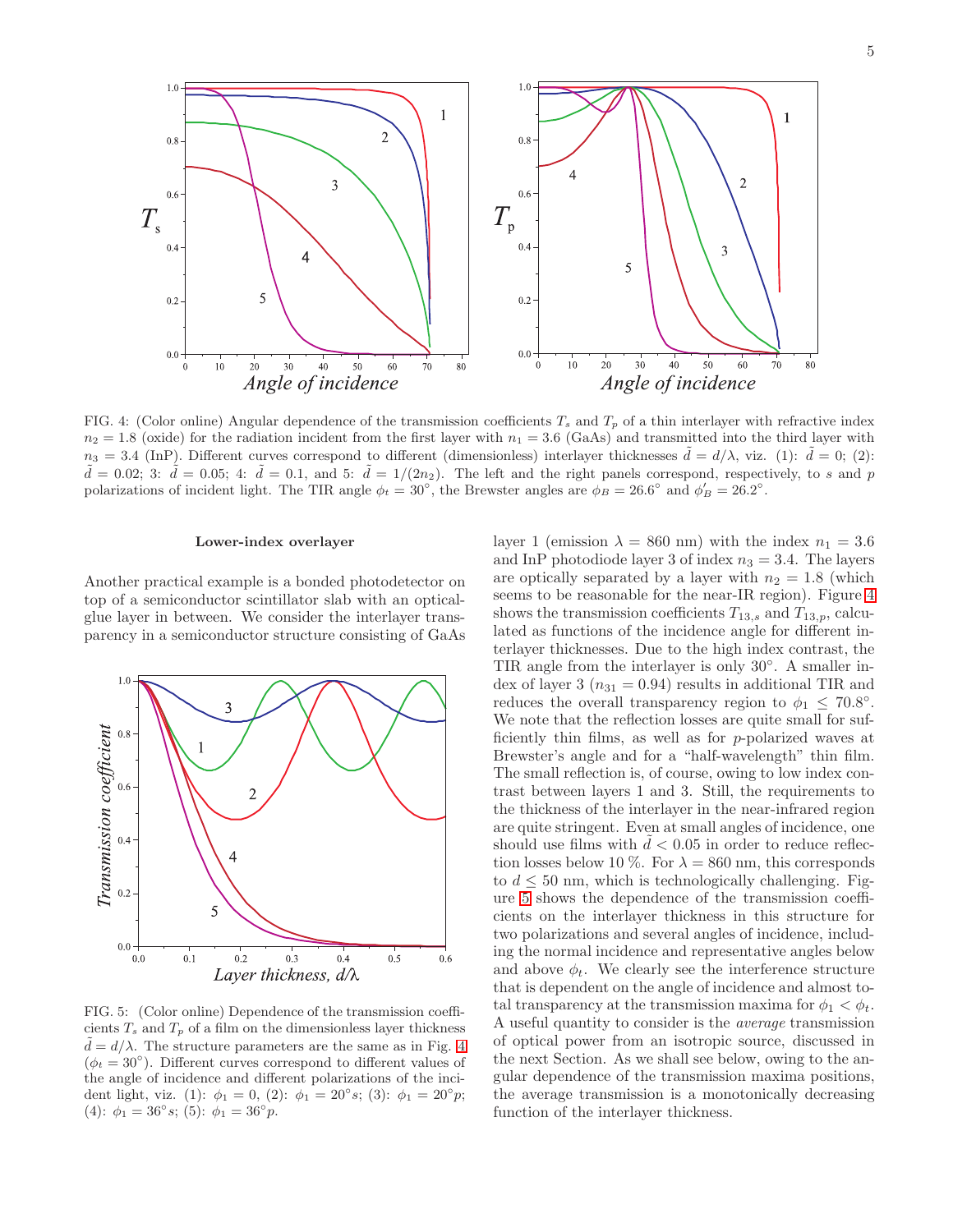6



<span id="page-5-3"></span>FIG. 6: (Color online) Average transmission coefficients  $\langle T \rangle$  (denoted as 1) and  $\langle T \rangle_{eq}$  (2) of a film as functions of the film thickness in units of wavelength  $\lambda$  for the structures specified in Figs. [3](#page-3-0) (left panel) and [4](#page-4-0) (right pane).

### Average transmitted power

The average optical power transmitted through the interlayer from a finite-size non-collimated source depends on the details of the geometry. Still, one can give meaningful definitions for the average in two limiting cases relevant to experimental applications (see Appendix). For radiation from a point-like source (isotropic non-polarized emission) the appropriate average transmission is of the form

<span id="page-5-0"></span>
$$
\langle T \rangle = \frac{1}{2} \int_0^{\pi/2} [T_s(\phi_1) + T_p(\phi_1)] \sin \phi_1 d\phi_1 . \qquad (18)
$$

Definition [\(18\)](#page-5-0) corresponds to simple averaging of incident radiation over the solid angle and can be used to estimate the external efficiency of LED and scintillators when the emission layer is transparent, i.e. much thinner than the absorption length.

A different averaging procedure must be used for a distributed source whose linear dimensions (including the thickness) much exceed the absorption length. In this case, every small part of the surface is illuminated by an isotropic flux of radiation coming from the distance smaller than the absorption length. The common example of such a source is the quasi-equilibrium (homogeneous) interband luminescence of an optically excited semiconductor layer when the excitation region is much larger than the absorption length. The appropriate average in this case is of the form,

<span id="page-5-1"></span>
$$
\langle T \rangle_{eq} = \int_0^{\pi/2} [T_s(\phi_1) + T_p(\phi_1)] \cos \phi_1 \sin \phi_1 d\phi_1 . \quad (19)
$$

Definition [\(19\)](#page-5-1) is implicitly used in the discussion of blackbody radiation (see e.g. [\[15\]](#page-8-13)). For non-equilibrium sources, an averaging procedure similar to [\(19\)](#page-5-1) has been

applied, e.g., to the situation when photon recycling dominates the source properties [\[16](#page-8-14)]. In this case, owing to multiple photon absorption/re-emission processes, the radiation is widely distributed over the source layer.

We note that the average [\(19\)](#page-5-1) is normalized (additional factor of 2 compared to Eq. [18\)](#page-5-0) so that for a nonreflecting boundary one has  $\langle T \rangle_{eq} = \langle T \rangle = 1$ . To compensate for this normalization factor, our expression for the average power transmission includes an additional factor of 0.5 (see Appendix). Since the transmission coefficients  $T_{13}(\phi_1)$  are decreasing functions of the incident angle  $\phi_1$ , one can generally expect  $\langle T \rangle < \langle T \rangle_{eq}$ .

An interesting reciprocity relation can be proven for  $\langle T \rangle_{eq}$  (but not for  $\langle T \rangle$ ), viz.

<span id="page-5-2"></span>
$$
n_1^2 \langle T \rangle_{eq} |_{1 \to 3} = n_3^2 \langle T \rangle_{eq} |_{3 \to 1} . \tag{20}
$$

This "sum rule" follows from a thermodynamic equilibrium argument (see Appendix) and holds for any index and arbitrary thickness of the interlayer. In particular, the averaging in Eq. [\(20\)](#page-5-2) includes the FTIR range of angles, where the interfaces 12 and 23 are totally reflective. Figure [6](#page-5-3) shows the average transmission coefficients  $\langle T \rangle$ and  $\langle T \rangle_{eq}$  calculated for structures with both higherindex (left panel) and lower-index (right panel) overlayers. We see that for  $d/\lambda \ll 1$  the decrease of the average transmission coefficients with d is almost linear. The range of quadratic decrease that could be anticipated from Eq. [\(5\)](#page-7-2) is extremely narrow. The origin of this can be traced back to analytical expressions. It is evident from Eqs. [\(18,](#page-5-0)[19\)](#page-5-1) that the contribution to the average of small angles of incidence is not decisive: the integrals for  $\langle T \rangle$  and  $\langle T \rangle_{eq}$  receive little contribution from the angles where  $T$  is much smaller than unity, and therefore the average transmission coefficients are very sensitive to the angular range where the transmission is high. With decreasing  $d < \lambda$ , the range of incidence angles where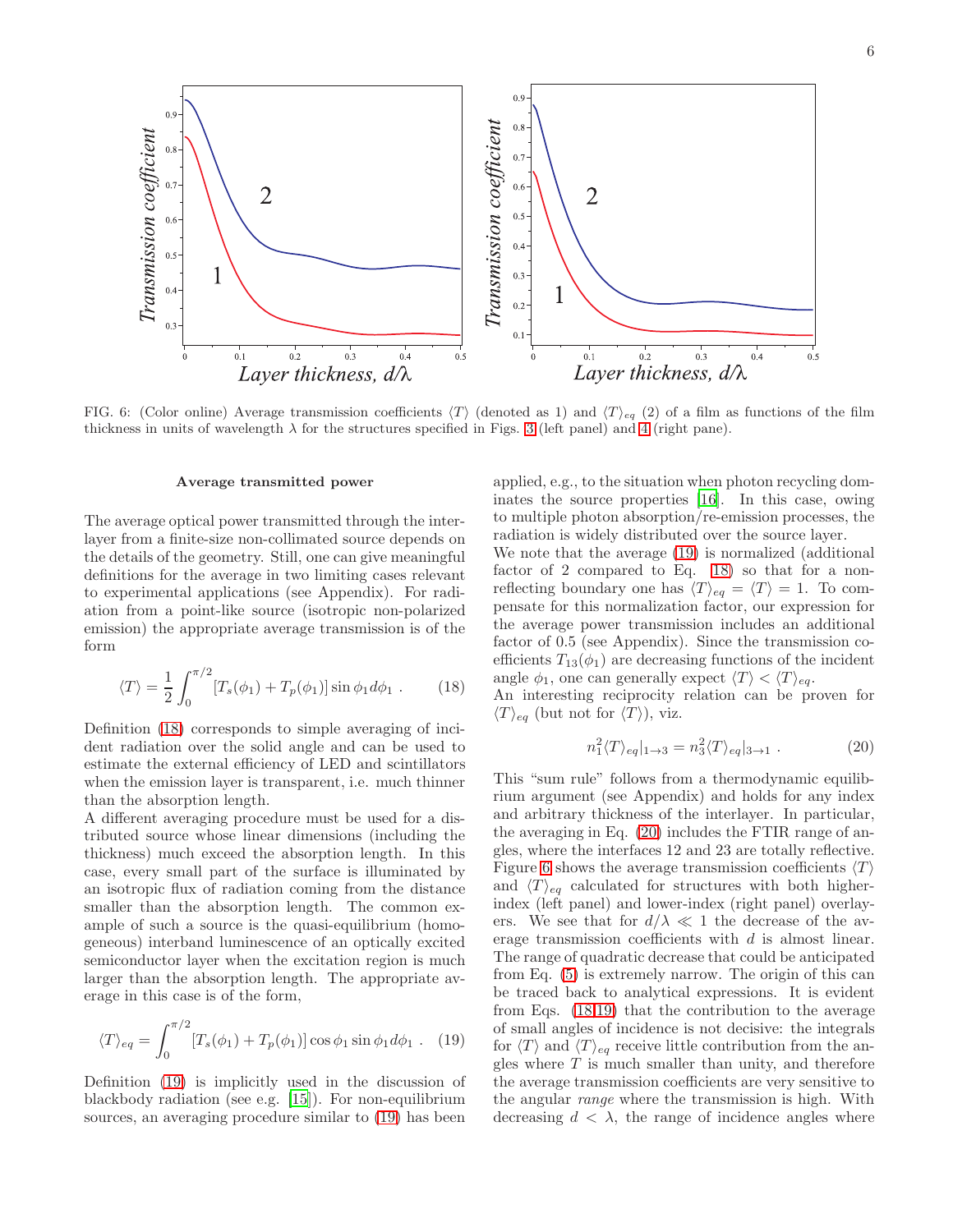the film is highly transparent broadens as  $\approx 1/d$ , see e.g. Fig. [4.](#page-4-0) As a result, for both polarizations, the decrease of  $\langle T \rangle$  with d becomes linear rather than quadratic.

### Summary and conclusions

We have analyzed the transparency of low-index intermediate layers between two higher-index semiconductor layers in the situation when the angular spread of incident radiation is important. The relevant applications we have in mind are semiconductor opto-pairs formed with an optical glue or adhesive.

Transmission of isotropic radiation by thin interlayers with low refractive index depends on the frustrated total internal reflection due to the constructive interference of evanescent waves reflected by the two surfaces of the interlayer. The main contribution to the average optical power transmission comes from fairly large angles of incidence. This implies a significant reflection loss even for thin films of thickness less than the wavelength. For the typical thicknesses ( $\geq 1 \mu m$ ) of the optical glue interlayers the losses are high even in the mid-infrared region.

In light of our results, even the best (thinnest) reported oxide layers used for optical wafer bonding may not be sufficiently thin for some intended applications. Consider the record-thin 60 nm oxide bonding layer, recently reported by [\[6\]](#page-8-5). For the case of InP photodiode structure with  $SiO<sub>2</sub>$  bonding layer of index 1.46 one has the parameter  $d \approx 0.1$  and the reflection is strong for all angles. To ensure reasonable power transmission across the bonding layer one must have its thickness  $d$  well below  $\lambda/(2\pi n_2) \approx \lambda/12$ , which may be quite challenging technologically.

Special attention has been paid to the angular average of the optical power transmission, which is shown to possess a universal form for two practically relevant classes of source layers. We have found a simple and universal sum rule that must be satisfied by the angular dependence of the transmission coefficient. The sum rule has the form of reciprocal relation [\(20\)](#page-5-2) and holds for three-layer structures with non-absorbing interlayers of arbitrary thickness and refractive index. It also demonstrates that the average transmission coefficient of the three-layer structure is sensitive to the overlayer refractive index relative to that of the source layer and that structures with larger overlayer index are preferable.

### Acknowledgements

We are grateful to Sergey Suchalkin for useful discussions. This work has been supported by the Domestic Nuclear Detection Office (DNDO) of the Department of Homeland Security, by the Defense Threat Reduction Agency (DTRA) through its basic research program, and by the New York State Office of Science, Technology and Academic Research (NYSTAR) through the Center for Advanced Sensor Technology (Sensor CAT) at Stony Brook.

# APPENDIX. Equilibrium radiation and transmitted luminescence

In general, radiation transmitted through a multi-layered semiconductor structure may strongly depend on the details of geometry, especially in case when the linear dimensions of the emitting region are comparable to the wavelength or the absorption length. In this situation, one may need detailed modeling that takes into account the boundary effects. However, there are two limiting cases when boundary effects are not important. Fortunately, these limiting cases are precisely those that are most relevant for applications to semiconductor optoelectronic devices in the visible and near-infrared range. The first case corresponds to a transparent emitting layer of large area and a finite thickness that is substantially smaller than the absorption length. The second case corresponds to the opposite limit of interband emission by thick absorbing layers of linear dimensions much larger than the absorption length. In both limits the transmission assumes a universal – albeit different – form.

Consider first a transparent layer 1 with a point-like isotropic source of power  $P$  located at a distance  $z$  from the layer surface. The normal component of the incident flux through a circular area  $ds = 2\pi \rho d\rho$  at the surface (where  $\rho = r \sin \phi_1$ ) is  $dI_{z=0} = P/(4\pi r^2) \cos \phi_1 2\pi \rho d\rho =$  $P/(4\pi)d\Omega$ , where  $d\Omega = 2\pi \sin \phi_1 d\phi_1$  is the solid angle of illumination of the area  $ds$ . Therefore, in this case the average transmission coefficient for the power transmitted to material 3 (through an intermediate layer 2) should be defined as follows:

<span id="page-6-0"></span>
$$
\langle T_{13} \rangle = \int_0^{\pi/2} T_{13}(\phi_1) \sin \phi_1 d\phi_1 . \qquad (A.1)
$$

It is important to note that the transmitted power does not depend on z and hence the same average transmission coefficient [\(A.1\)](#page-6-0) determines the transparency of a unit area of the surface layer for the case when the source of radiation is distributed in a layer of large area and finite thickness.

The other limiting case is radiation escape from an absorbing layer. Consider as an example the total power of equilibrium radiation emitted at a temperature  $T$  by a homogeneous and optically isotropic material 1. The rate of radiation emission obeys the detailed balance between the emission and absorption processes embodied in the van Roosbroeck-Shockley relation [\[14\]](#page-8-15) and is proportional to the absorption coefficient  $\alpha(\omega)$ . The photon density in the unit frequency interval at  $\omega$  emitted in unit volume per unit time is given by [\[1](#page-8-0)]

<span id="page-6-1"></span>
$$
N_{\omega} = \frac{n_1^2 \omega^2 \alpha(\omega)}{\pi^2 c^2 [\exp(\hbar \omega / kT) - 1]} . \tag{A.2}
$$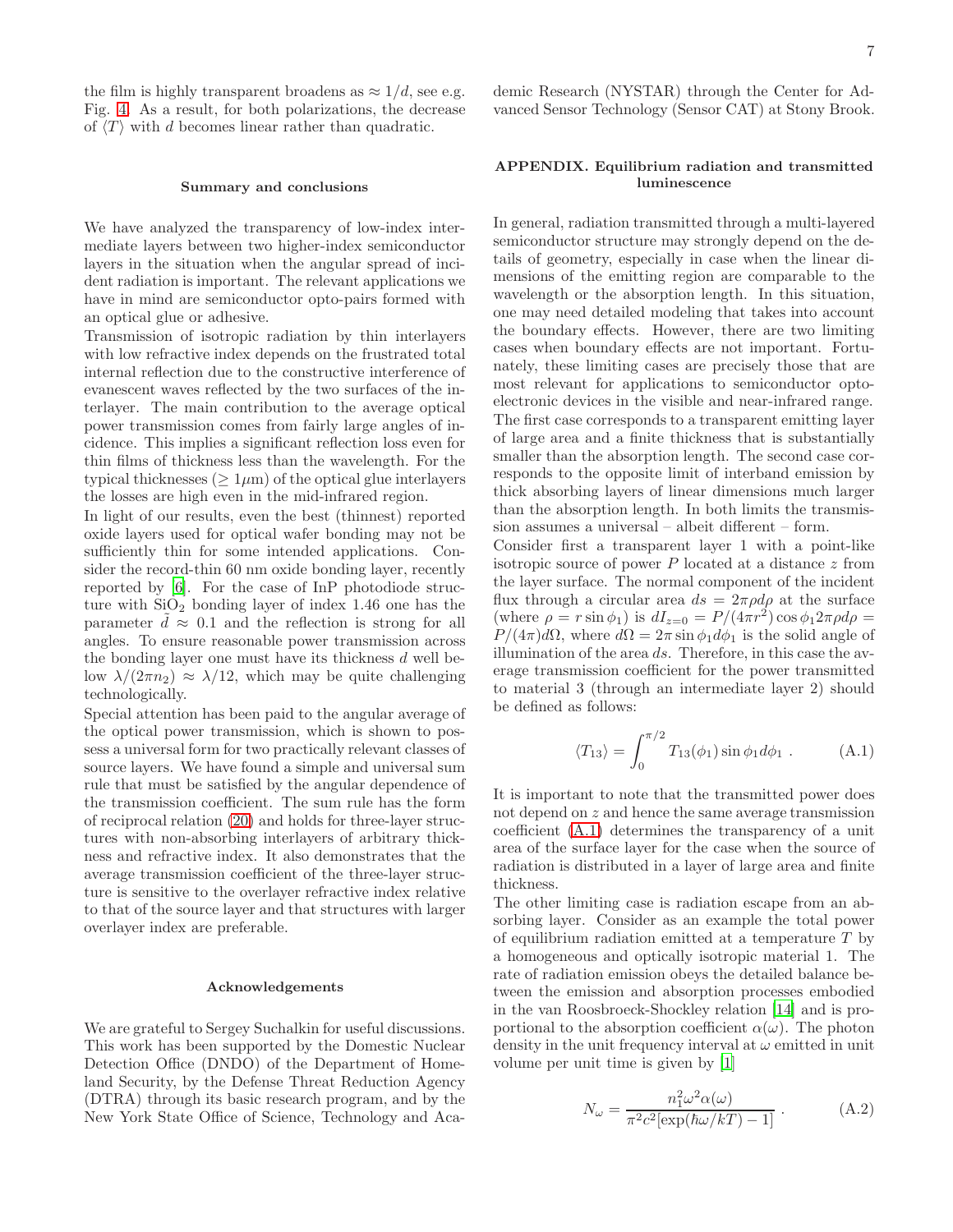On its way out the radiation may be absorbed and reemitted many times, but this does not change the equilibrium photon density. The number of photons reaching the surface unit at distance  $r$  from the emitting source in volume dv equals

<span id="page-7-0"></span>
$$
dI(r) = \frac{1}{4\pi r^2} \exp(-\alpha r) N_{\omega} dv . \qquad (A.3)
$$

At a given incidence angle  $\phi_1$ , the distance to the surface  $r = z/\cos\phi_1$ . Therefore the total photon flux  $I|_{z=0}$  to the unit surface (at  $z = 0$ ) from the region  $z > 0$  in a unit solid angle about a *fixed* incidence angle  $\phi_1$  can be obtained by integration over  $r$ , which takes the form

<span id="page-7-1"></span>
$$
I_{\omega}|_{z=0} = \frac{c_1 P_{\omega}}{4\pi} \int_0^{\infty} \exp\left(-\frac{\alpha z}{\cos \phi_1}\right) \frac{\alpha}{\cos(\phi_1)} dz \quad (A.4)
$$

where  $P_{\omega} = N_{\omega}/(\alpha c_1)$  is the equilibrium photon density of thermal radiation and  $c_1 = c/n_1$  is the speed of light in the emitting material. Since the integral in the right-hand side of Eq. [\(A.4\)](#page-7-1) equals unity, the Eq. [\(A.4\)](#page-7-1) shows that the equilibrium flux to the surface is identical to blackbody radiation and depends neither on the incidence angle nor on the particular shape of  $\alpha(\omega)$  (weak emission rate in frequency regions of small absorption is compensated by the high material transparency at these frequencies). The energy transmitted to material 3 is given by the integral over the normal component of the incident flux, multiplied by the transmission coefficient  $T_{13}$ , i.e.

<span id="page-7-2"></span>
$$
Q_{31} = \int T_{13} \cos \phi_1 I_{z=0} d\Omega , \qquad (A.5)
$$

where we have suppressed the frequency index  $\omega$ , since Eq. [\(A.5\)](#page-7-2) is valid for each frequency individually. For  $T_{13} = 1$  it gives a well-known result  $Q_{31} = c_1 P_\omega/4$ . For  $T_{13} \neq 1$  we can define the average transmission coefficient from 1 to 3 by

<span id="page-7-3"></span>
$$
\langle T_{13} \rangle_{eq} = 2 \int_0^{\pi/2} T_{13}(\phi_1) \cos \phi_1 \sin \phi_1 d\phi_1 . \quad (A.6)
$$

so that  $Q_{31} = \langle T_{13} \rangle_{eq} c_1 P_\omega / 4.$ 

Note that the shape of Eq. [\(A.5\)](#page-7-2) derives from the fact that the integral in  $(A.4)$  is independent of  $\phi_1$ , and therefore it remains valid for a layer of finite thickness, so long as it much exceeds the absorption length  $\alpha^{-1}$ . Therefore, the average [\(A.6\)](#page-7-3) can be used to quantify the surface transparency in the case of a quasi-equilibrium emission (e.g. optically excited luminescence) from an absorbing region, so long as than both its thickness and lateral extent are larger than the absorption length. For a nonreflective surface  $\langle T_{13} \rangle = \langle T_{13} \rangle_{eq} = 1$ , while for an interlayer with finite reflection  $\langle T_{13}\rangle_{eq} \geq \langle T_{13}\rangle$ , since generally  $T_{13}(\phi_1)$  is a decreasing function of  $\phi_1$ .

We remark that the two averaging procedures lead to tangible differences in power transmission only when the

radiation goes through a large solid angle. The difference is therefore of the essence for opto-pairs we are interested in, where the refractive indices  $n_1$  and  $n_3$  are not vastly disparate. In contrast, for emission from a semiconductor to low-index media (such as air or vacuum) the transmission is restricted by the TIR to small angles and the difference in power transmission is minor [\[17\]](#page-8-16).

Consider now the case of thermal equilibrium between material 1 and material 3. For the equilibrium to hold, one should have  $Q_{13} \equiv Q_{13}$ . This requires that

<span id="page-7-5"></span>
$$
n_1^2 \ \langle T_{13} \rangle_{eq} = n_3^2 \ \langle T_{31} \rangle_{eq} \ . \tag{A.7}
$$

Suppose  $n_1 > n_3$ . Part of the equilibrium radiation incident on the interface gets reflected due to the TIR phenomenon. However, this is exactly compensated by the higher density of photon states in the higher-index material. This compensation is "moderated" by the slower velocity of the energy flux in the second material, so that the resultant compensating effect is of the second, and not the third power in  $n_{13}$ . Obviously, for a nonequilibrium situation there is no compensation. But the sum rule expressed by Eq. [\(A.7\)](#page-7-5) remains valid, so that the calculated transmission coefficient must obey Eq. [\(A.7\)](#page-7-5).

The sum rule [\(A.7\)](#page-7-5) holds for any planar interface including any intermediate layer of index  $n_2$ , so long as there is no absorption in the intermediate layer. This can be verified by direct inspection of the integrals using explicit expressions [\(5\)](#page-7-2) for both polarizations. To do this, we note that the transmission coefficients  $T_{13}$ and  $T_{31}$  can be written as functions of both the incidence angle and the refraction angle, subject to Snell's law  $n_1 \sin \phi_1 = n_3 \sin \phi_3$ , that holds for both directions of transmission. As an example, we can write  $T_{13,s}$  in the form

<span id="page-7-6"></span>
$$
T_{13,s} = \frac{4n_1n_3\cos\phi_1\cos\phi_3}{(n_3\cos\phi_3 + n_1\cos\phi_1)^2}
$$
 (A.8)

that makes symmetry between transmission coefficients  $1\rightarrow 3$  and  $3\rightarrow 1$  evident. Similarly,  $a_s$  can be written as  $a_s = b_{12} b_{32}$  where

<span id="page-7-4"></span>
$$
b_{ij} = \frac{(n_i^2 - n_j^2)}{2n_i \cos \phi_i \sqrt{n_j^2 - n_i^2 \sin^2 \phi_i}} , \qquad (A.9)
$$

and the phase shift as  $\delta = (2\pi d)/\lambda (n_2^2 (n_1^2 \sin^2 \phi_1)^{1/4} (n_2^2 - n_3^2 \sin^2 \phi_3)^{1/4}$ . Then, one can replace integration in the left-hand side of Eq.  $(A.7)$  over  $\phi_1$  by integration over  $\phi_3$  so that  $n_1 \cos \phi_1 d\phi_1 = n_3 \cos \phi_3 d\phi_3$ or, with Snell's law,

$$
n_1^2 \cos \phi_1 \sin \phi_1 \ d\phi_1 = n_3^2 \cos \phi_3 \sin \phi_3 \ d\phi_3 \ . \tag{A.10}
$$

Finally, by changing the integration variable from  $\phi_1$  to  $\phi_3$  (with an appropriate change of the integration interval), we arrive at the direct proof of the sum rule [\(A.7\)](#page-7-5).